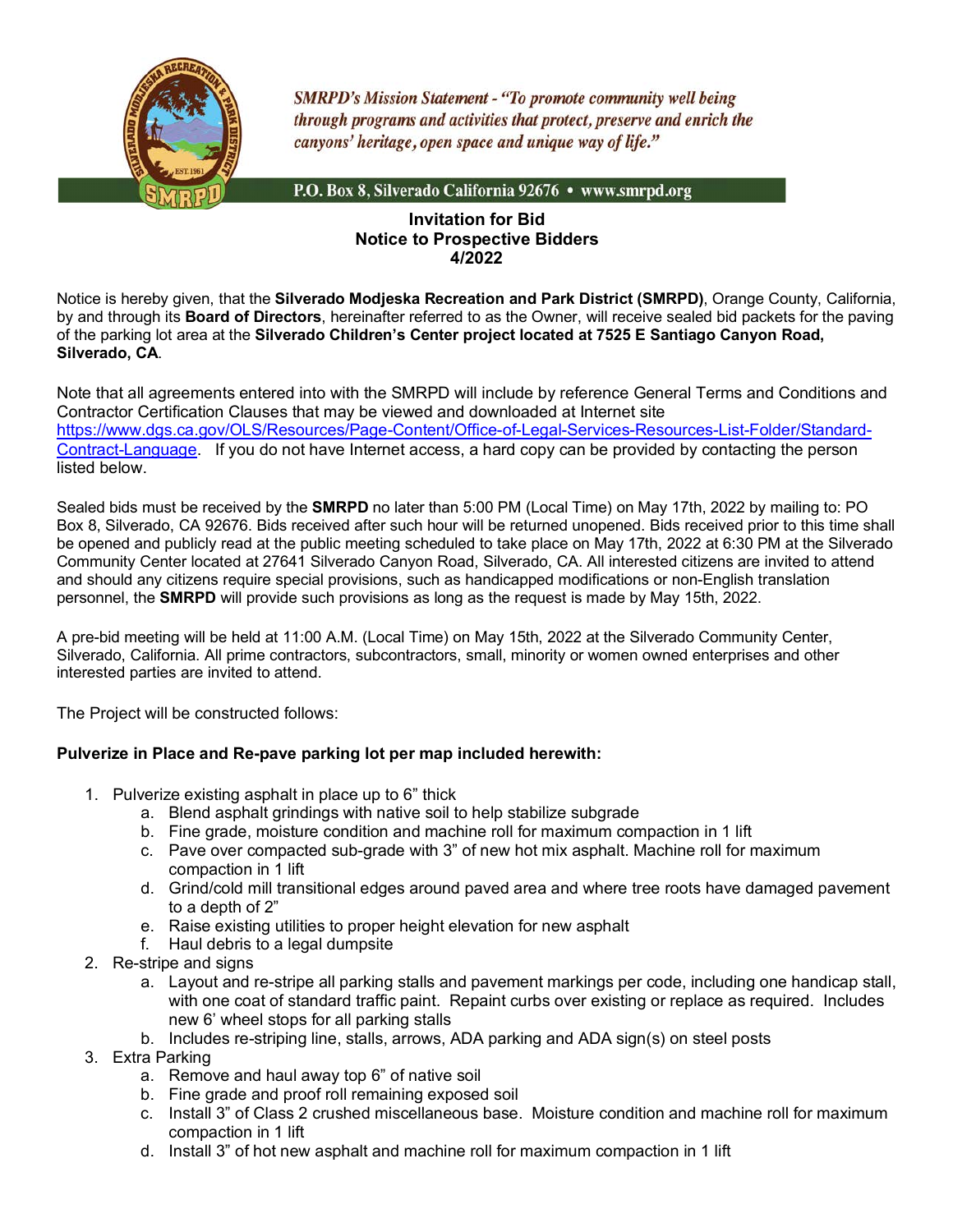e. Includes 6' wheel stops for new parking stalls

The work to be performed and the bid to be submitted shall include sufficient and proper sums for all general construction, labor, materials, permits, licenses, insurance, and so forth incidental to and required for the construction of the facilities.

Each bid must be enclosed in a sealed envelope bearing the title of the Project and the name and address of Bidder. All bids must be submitted on the bid forms as identified in the Contract Documents and Specifications.

Each bid shall be accompanied by a certified check or acceptable bidder's bond made payable to the Owner, in a sum of not less than five percent (5%) of the total amount of the highest aggregate bid, which check or bond will be held by the Owner as evidence that the bidder will, if awarded the contract, enter into the same with the Owner upon notification from him to do so within ten (10) days of said notification.

Approved performance and payment bonds guaranteeing faithful and proper performance of the work and materials, to be executed by an acceptable surety company, will be required of the Contractor at the time of contract execution. The bonds will be in the amount of 100% of the Contract Price and must be in full force and effect throughout the term of the Construction Contract plus a period of twelve (12) months from the date of substantial completion.

The Owner reserves the right to reject any bid, or all bids, or to accept any bid or bids, or to make such combination of bids as may seem desirable, and to waive any and all informalities in bidding. Any bid may be withdrawn prior to the above scheduled time for the opening of bids or authorized postponement thereof. Any bid received after the time and date specified shall not be considered. No bid may be withdrawn after the scheduled closing time for receipt of bids for at least ninety (90) days.

A conditional or qualified Bid will not be accepted.

Award will be made to the lowest, responsive, responsible bidder. The low, responsive, responsible bidder must not be debarred, suspended, or otherwise be excluded from or ineligible for participation in federally assisted programs under Executive Order 12549.

All applicable laws, ordinances, and the rules and regulations of all authorities having jurisdiction over construction of the project shall apply to the project throughout.

Bids shall be properly and completely executed on bid forms included in the Specifications. A copy of the proposed Financial Statement to be submitted with the bid is included in the bid documents section to these specifications. The Owner may make such investigations as deemed necessary to determine the ability of the Bidder to perform the work and the Bidder shall furnish to the Owner all such information and data for this purpose as the Owner may request. The Owner reserves the right to reject any bid if the evidence submitted by, or investigation of, such Bidder fails to satisfy the Owner that such Bidder is properly qualified to carry out the obligations of the Agreement and to complete the work contemplated therein.

Each Bidder is responsible for inspecting the Project site(s) and for reading and being thoroughly familiar with the Contract Documents and Specifications. The failure or omission of any Bidder to do any of the foregoing shall in no way relieve any Bidder from any obligation with respect to its Bid.

Wage rates on the project shall not be less than the federal wage scale published by the U.S. Department of Labor. Prevailing wages are applicable to the Project. These per diem rates, including holiday and overtime work, as well as employer payments for health and welfare, pension, vacation, and similar purposes. Pursuant to California Labor Code Sections 1720 et seq., it shall be mandatory upon the Contractor to whom the Contract is awarded, and upon any subcontractor under such Contractor, to pay not less than the said specified rates to all workers employed by them in the execution of the Contract.

Bidders on this work shall be required to comply with the provisions of the President's Executive Order No. 11246, as amended. The Bidders shall also comply with the requirements of 41 CFR Part 60 - 4 entitled Construction Contractors - Affirmative Action Requirements. A copy of 41 CFR Part 60 - 4 may be found in the Supplemental General Conditions of the Contract Documents and Specifications.